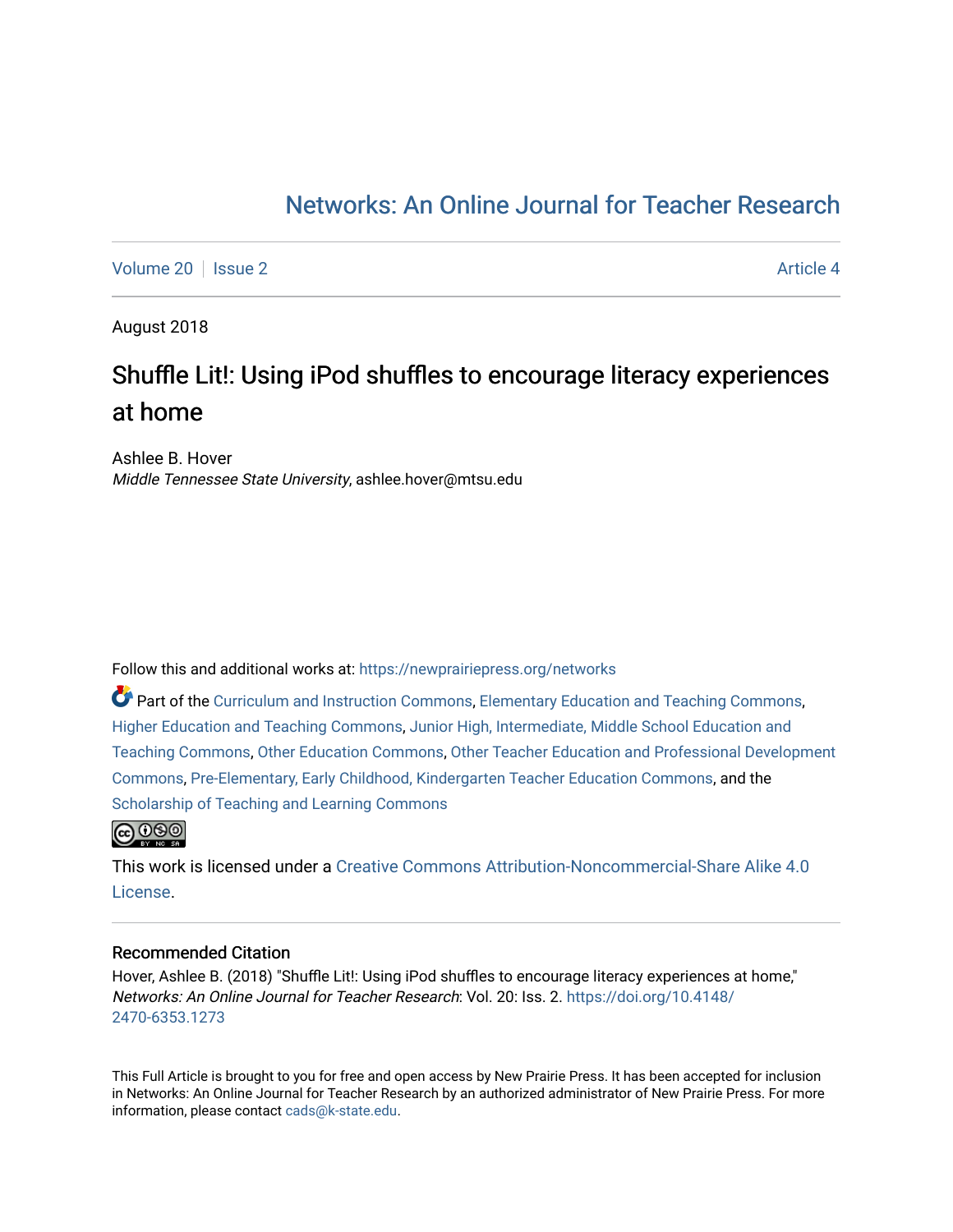Some teachers are innovatively using tools of technology such as iPods to teach the required curriculum. When connected with literature, iPods can provide unique reading experiences to students. Through listening to stories, young children are able to develop auditory perception skills that allow them to think about how words sound, increase their language skills, build vocabulary, use longer sentences, increase their attention spans, and gain a desire to read (Gisler & Eberts, *n.d.*, para. 4). Using iPods to share stories with students can be convenient and beneficial because iPods are portable, small in size; have the potential to foster literacy; and possess the ability to promote collaborative, independent, and differentiated learning (Pasnik, 2006). In addition, teachers can promote parent involvement by allowing students to share the iPods with their family members at home. In a 2016 digital education survey of a large, demographically-diverse set of teachers, parents, and students, 88% of the parents were interested in using more digital content at home to supplement what was taught in school (Deloitte, 2016). The kindergarten teacher/researcher in this study sought to investigate how listening to audio stories, participating in literacy experiences with family members, and utilizing iPods to learn can be combined to encourage literacy experiences at home.

## **Review of Literature**

According to a survey conducted by Scholastic and YouGov (2016), the frequency of reading aloud has increased since 2014 among parents with children between three to five years of age (55% to 62%); however, the frequency of reading aloud decreased among parents with children between five to eight years of age (Ages 0-5: 59%, Ages 6-8: 38%, Ages 9-11: 17%). Hutton, Horowitz-Kraus, Mendelsohn, DeWitt, and Holland (2015) studied children in the emergent literacy phase and found that the children who listened to more stories at home with family members showed significantly higher activation in the brain areas that support narrative

1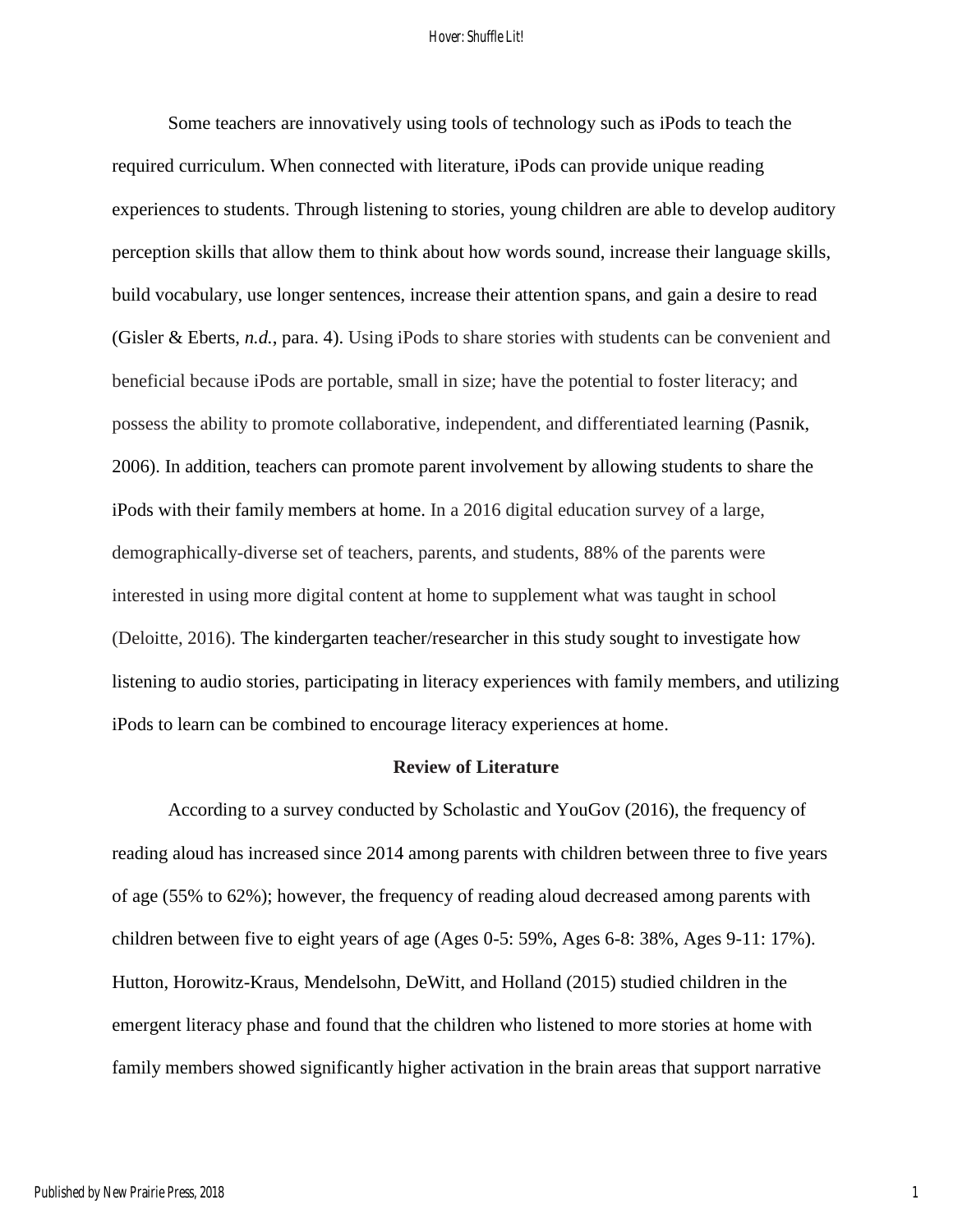comprehension and mental imagery. When Rodero (2012) studied how the presentation structure of audio stories determined how the listeners responded, she found that listeners created more mental images and paid more attention when they listened to more dramatic stories with dialogues, inflection, and sound effects. Stephen and Plowman (2008) observed preschool children as they attempted to listen to audio stories in the classroom. The children gained new knowledge in several curriculum areas including the ability to link written and spoken language, retell stories, and use language to respond to text; however, they often struggled with operating the equipment. For example, the preschoolers often could not determine how to rewind the audio tapes to play the stories from the beginning and struggled to utilize the headphones. Stephen and Plowman (2008) noticed that preschoolers often needed guided interactions with adults to utilize the equipment necessary to listen to the audio stories and to keep them engaged.

Teachers are using iPods to motivate students through activities that include recording and listening to podcasts; practicing vocabulary; acquiring the English language; and listening to classroom discussions, lectures, and audio books (Shen, 2005). For example, a large school district allowed English Language Learners (ELLs) in elementary and middle school to take home iPods to learn language and increase content knowledge (Liu, Navarrete, & Wivagg, 2014). In several elementary and middle schools in Middle Tennessee, ELLs who used iPods in the ELL classroom achieved proficient scores on end of the year reading and writing benchmark assessments and Accelerated Reading tests; however, ELLs who stayed in the regular classroom for reading instruction did not achieve proficient scores on these tests (Patten & Craig, 2006). An additional set of elementary school teachers provided students with iPods over a two-year period to model oral reading with high levels of phrasing and fluency that the students used to evaluate and critique their own oral texts (Kervin & Vardy, 2007). A school district in Texas provided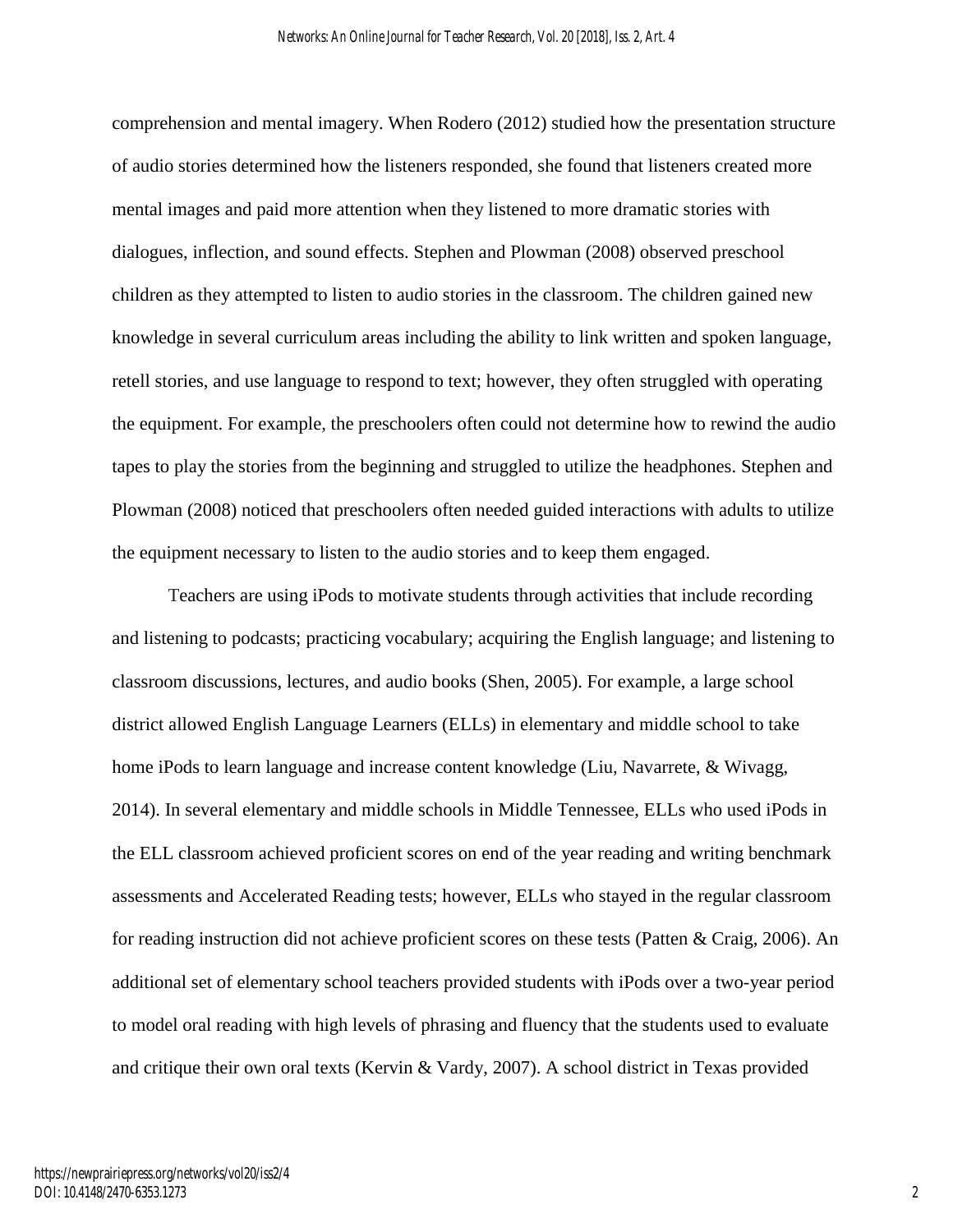iPod lessons to struggling pre-kindergarten students to increase language skills through repetition of instruction, opportunities to hear language spoken correctly, and practice correcting mispronounced words (Work, 2007). In a high-poverty school district in California, kindergarten ELLs who used iPod Shuffles to assist them while reading fictional and nonfictional texts displayed longer attention spans during silent reading time (Boeglin-Quintana & Donovan, 2013).

Previous research has documented positive outcomes when students listen to audio stories, participate in literacy experiences with family members, and utilize iPods to learn. Therefore, the kindergarten teacher/researcher in this study sought to investigate how these activities can be combined to encourage literacy experiences at home. The study was guided by three overarching research questions:

- 1. What preferences with regard to books, specific genres, and stories emerged as students worked with iPods?
- 2. Did any patterns appear that indicate equipment preferences, difficulties, and reading habits when working with iPods?
- 3. What information may be gleaned from the findings that may assist teachers and parents in promoting reading, literacy, and technology use?

## **Methods**

A kindergarten teacher in Middle Tennessee sought to improve her teaching practice by using action research to investigate effective strategies for promoting literacy, family involvement, and technology use (Sagor, 2000). The 16 research participants were five and six years of age and enrolled in the researcher's kindergarten class. The participants represented various backgrounds and cultures but shared a common connection to the kindergarten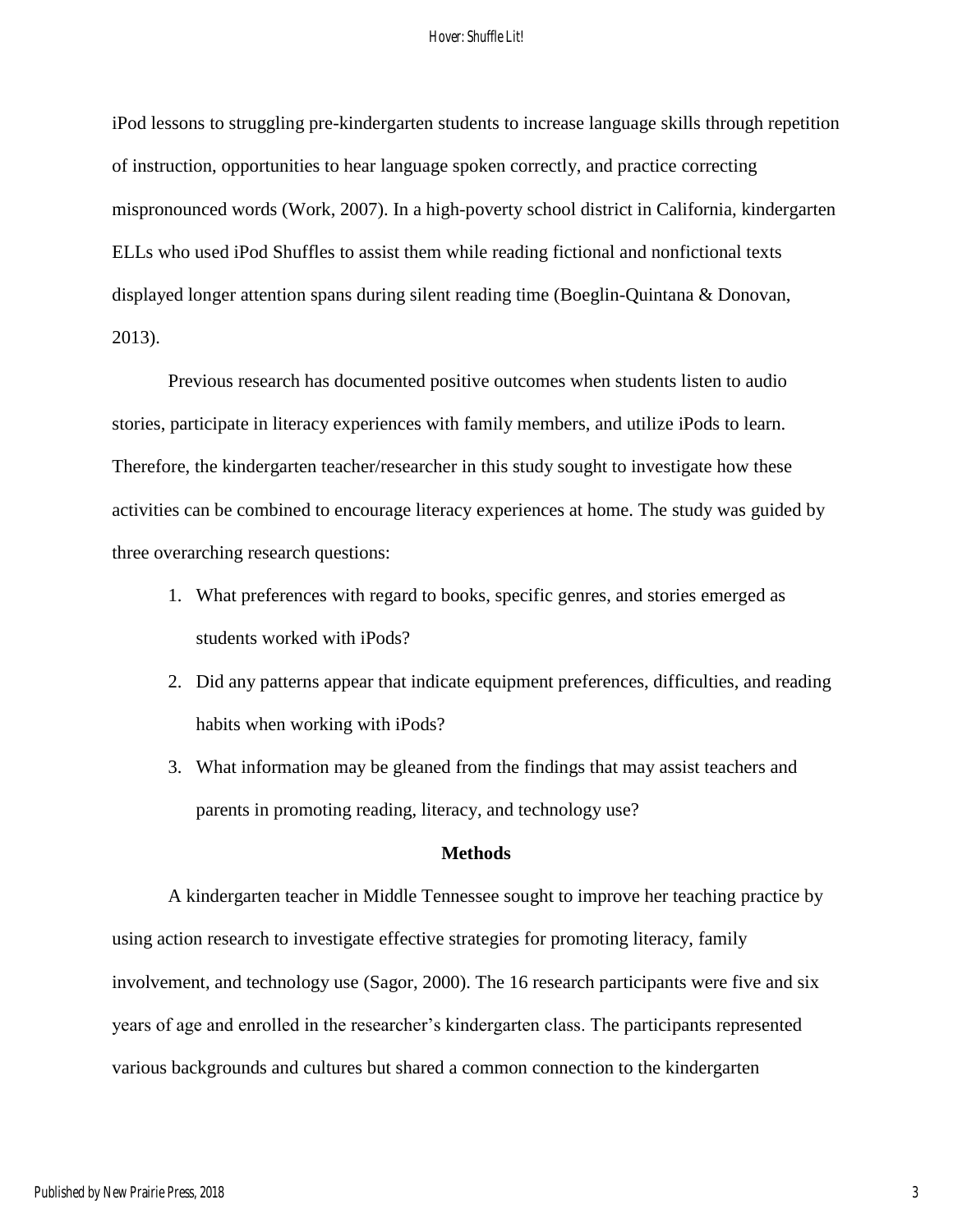classroom. The students included nine boys and seven girls from middle class families who

represented the following ethnicities: Caucasian American, African American,

African/Caucasian American, Hispanic, Indian, and Arabic. The teacher/researcher loaded four Apple iPod Shuffles with 29 audio stories. Table 1 displays the titles, authors, and lengths of the audio stories. The books were sourced from the teacher's classroom. Some of the books and audio stories were donated, and the teacher purchased the other resources based on cost,

availability, and ease of read.

| Table 1: The Stories on the iPods                             |                       |
|---------------------------------------------------------------|-----------------------|
| <b>Stories</b>                                                | Length of Audio Story |
|                                                               | (Minutes: Seconds)    |
| Aaron's Hair by Robert Munsch                                 | 4:16                  |
| Arthur Goes to Camp by Marc Brown                             | 11:04                 |
| Caps for Sale by Esphyr Slobodkina                            | 14:05                 |
| Chicka Chicka Boom Boom by Bill Martin Jr. & John Archambault | 7:14                  |
| Click Clack Moo by Doreen Cronin                              | 4:45                  |
| Clifford: The Big Red Dog by Norman Bridwell                  | 4:25                  |
| Corduroy by Don Freeman                                       | 8:41                  |
| Curious George by H.A. Rey                                    | 12:24                 |
| Curious George Rides a Bike by H.A. Rey                       | 16:21                 |
| Fox in Socks by Dr. Seuss                                     | 9:07                  |
| Franklin Has a Sleepover by Paulette Bourgeois & Brenda Clark | 7:39                  |
| Morris Goes to School by B. Wiseman                           | 12:18                 |
| Morris the Moose by B. Wiseman                                | 3:55                  |
| If You Give a Mouse a Cookie by Laura Joffe Numeroff          | 9:53                  |
| If You Give a Pig a Pancake by Laura Joffe Numeroff           | 3:40                  |
| Playhouse by Robert Munsch                                    | 4:38                  |
| Up, Up, Down by Robert Munsch                                 | 3:53                  |
| We Share Everything! by Robert Munsch                         | 4:27                  |
| Alligator Baby by Robert Munsch                               | 6:09                  |
| Andrew's Loose Tooth by Robert Munsch                         | 4:50                  |
| Love You, Forever by Robert Munsch                            | 6:27                  |
| Paper Bag Princess by Robert Munsch                           | 4:11                  |
| Stephanie's Ponytail by Robert Munsch                         | 3:51                  |
| More Pies! by Robert Munsch                                   | 4:21                  |
| Get Out of Bed! by Robert Munsch                              | 3:35                  |
| Makeup Mess by Robert Munsch                                  | 3:39                  |
| Mmm, Cookies by Robert Munsch                                 | 3:57                  |
| Ribbon Rescue by Robert Munsch                                | 4:10                  |
| Moira's Birthday by Robert Munsch                             | 4:33                  |

The kindergarten students checked out the Shuffle Lit project materials for one week.

Each student took home a tote bag with an iPod Shuffle, print books, two types of headphones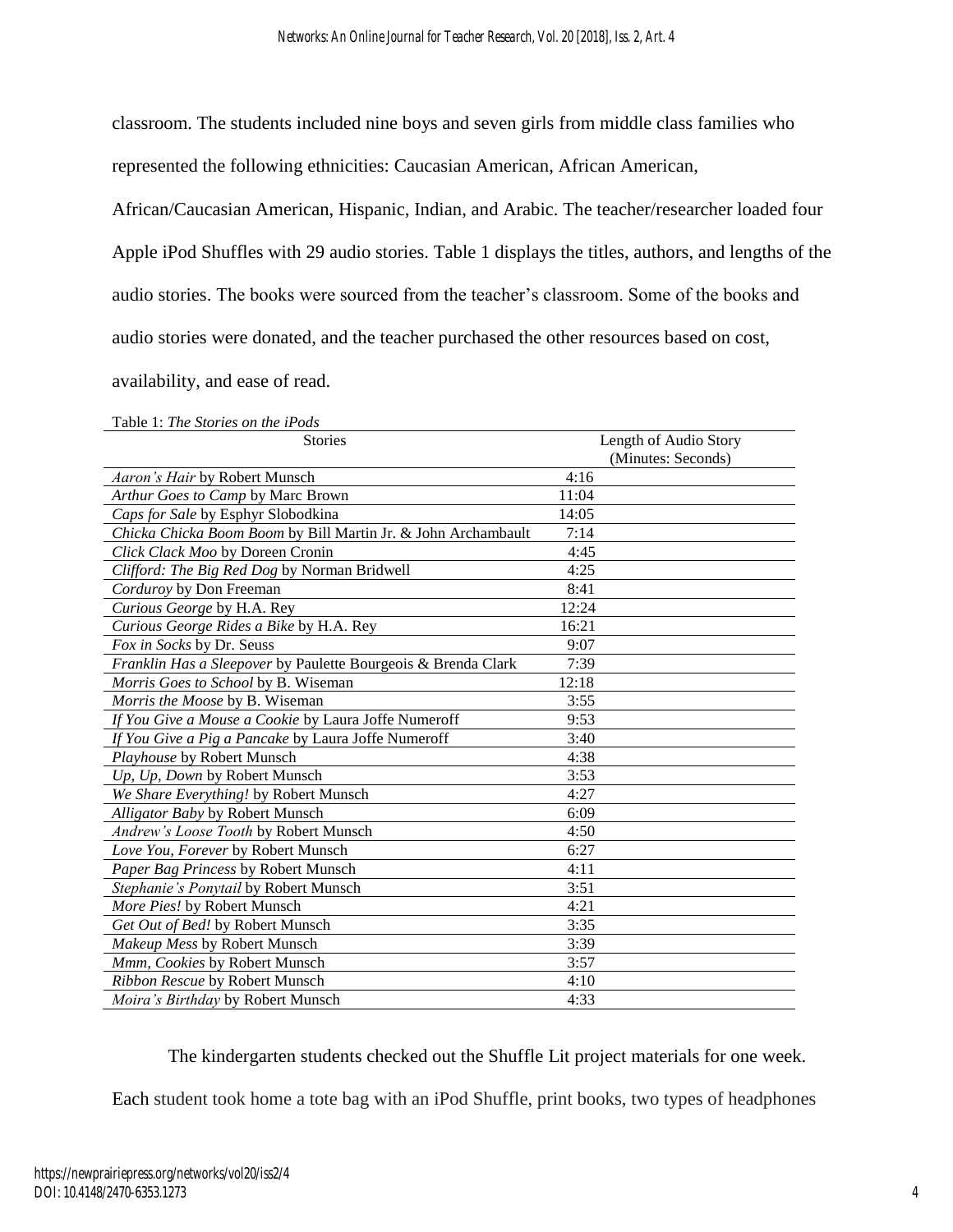(stereo headphones and Apple earbuds), an iPod listening/reading log, and directions on how to use the iPod. The sources of data used to answer the three overarching research questions included iPod listening/reading logs, student informal interviews, and parent surveys (Table 2).

| Table 2: Triangulation Matrix                              |                |                |                |
|------------------------------------------------------------|----------------|----------------|----------------|
| <b>Overarching Research Question</b>                       | Data Source #1 | Data Source #2 | Data Source #3 |
| 1. What preferences with regard to books, specific genres, | iPod logs      | <b>Student</b> | Parent surveys |
| and stories emerged as students worked with iPods?         |                | interviews     |                |
| 2. Did any patterns appear that indicate equipment         | iPod logs      | Student        | Parent surveys |
| preferences, difficulties, and reading habits when working |                | interviews     |                |
| with iPods?                                                |                |                |                |
| 3. What information may be gleaned from the findings that  | iPod logs      | <b>Student</b> | Parent surveys |
| may assist teachers and parents in promoting reading,      |                | interviews     |                |
| literacy, and technology use?                              |                |                |                |

Students were encouraged to read/listen to the books and audio stories as many times as they preferred during the week that they checked out the project materials. There was not a requirement for the number of times the students should listen/read. Each time a student used the iPod, a parent recorded the following information on the log: date, time, location, story title, whether or not the print book was used to follow along with the audio story, the set of headphones used, and student comments. The parents who did not understand English well enough to complete the logs and surveys were assisted by family members who were more fluent in the English language. Then, the teacher/researcher conducted informal interviews with the students to record their favorite stories and comments. Interview instruments were used to guide the interviews; however, due to the young age of the students, the interviews consisted of openended questions and the teacher/researcher extended the interviews based on the students' responses (Maykut & Morehouse, 1994). Finally, the parents of the kindergarten students completed surveys that were used to determine the perceptions of the parents and students. Due to the young age of the students, there were many descriptions, details, feelings, and perceptions

Table 2**:** *Triangulation Matrix*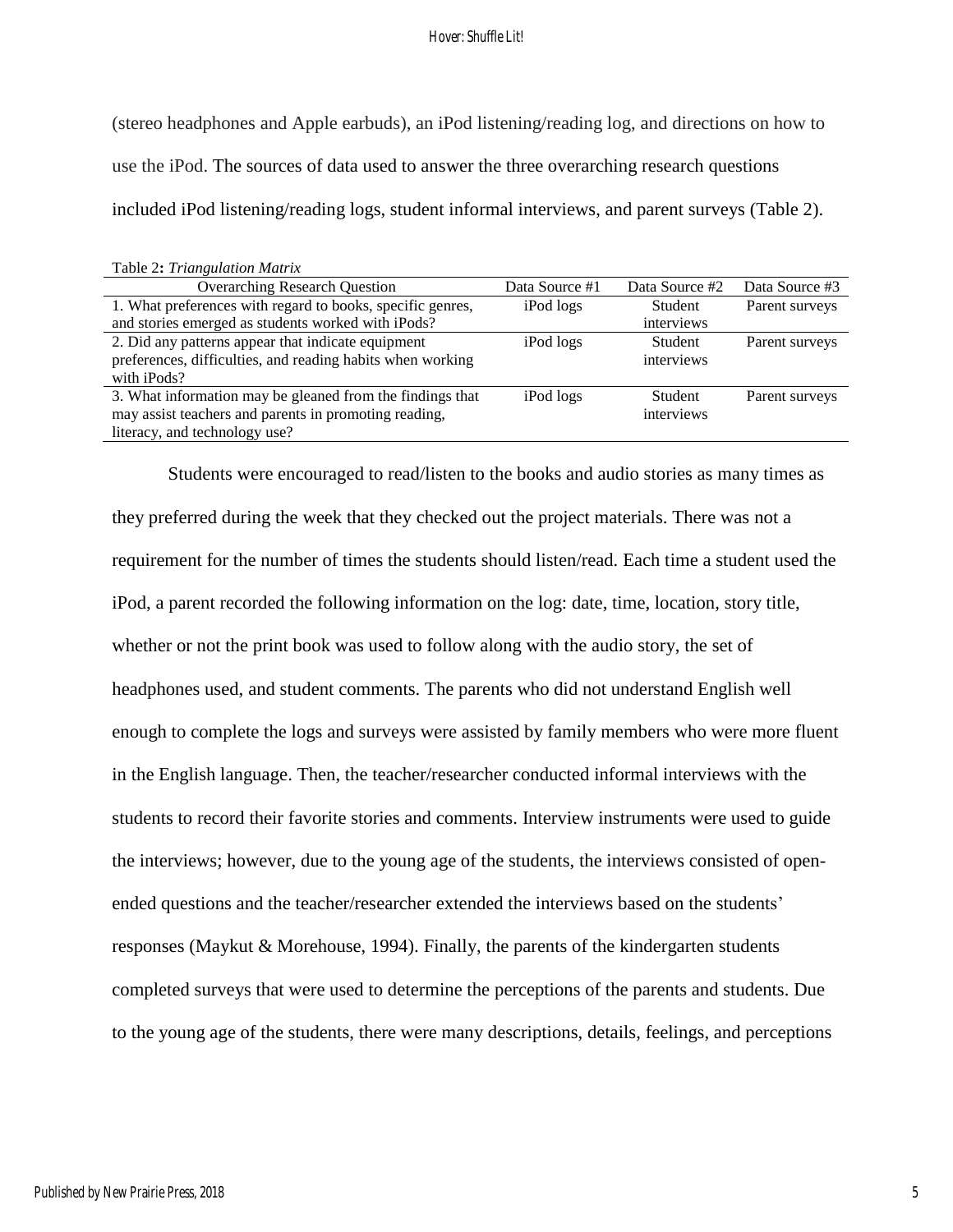that the students could not accurately record; therefore, the surveys helped to collect this type of data.

The data was coded using the data coding strategies described by Maykut and Morehouse (1994) who suggest that the researcher provide a code for each type of data, the source of the data, and the page number in the upper right-hand corner of each data page. The teacher/researcher carefully matched each participant's data source to his/her assigned number code to achieve accurate and anonymous results. The teacher/researcher analyzed the iPod logs, student interviews, and parent surveys by using the constant comparative method in an attempt to find relationships and patterns of information across categories to chunk together and gain conclusions (Maykut & Morehouse, 1994). As new units of meaning were selected for analysis, they were compared to other units of meaning and categorized and coded with similar units of meaning. Finally, the similar units of meaning that were chunked together were used to answer the study's three overarching questions. By comparing each child's three data sources and categorizing the types of questions before sorting the data into three types, the teacher/researcher ensured that the data was triangulated accurately to achieve valid, trustworthy results.

## **Findings**

#### **iPod Experience**

The participants were not required to have experience utilizing iPod Shuffles to qualify for participation in the Shuffle Lit project. The teacher/researcher provided the parents and students with written information and graphics that explained how to operate the iPods. When the parents were asked to rate their iPod skills, 12% of the parents had no experience with iPods, 38% of the parents knew the basics, 25% of the parents were moderately skilled, and 25% of the parents were advanced. In addition, the parents were asked to rate the following statement: It was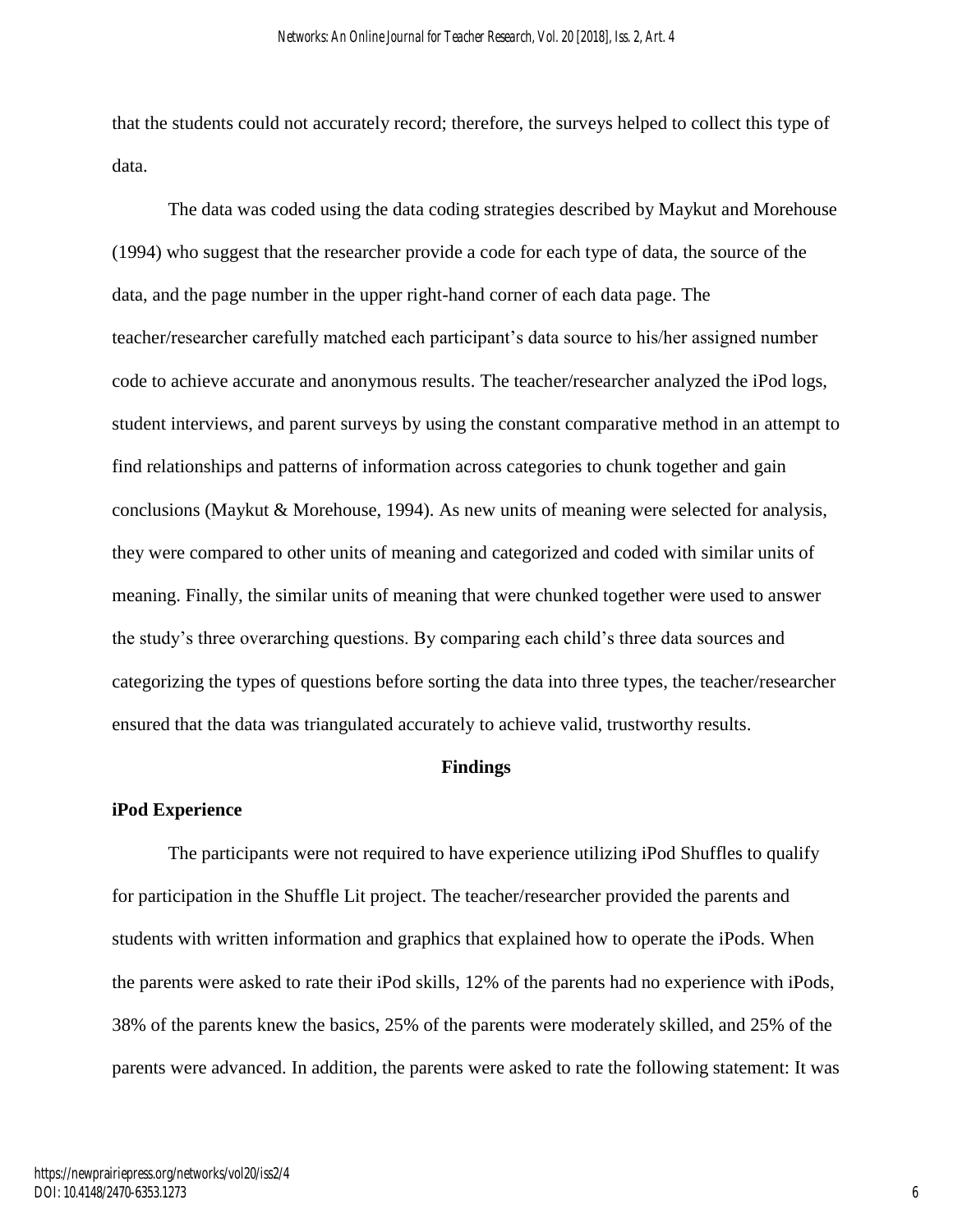easy for us to operate the iPod Shuffle to listen to the stories. While one parent disagreed with the statement, 15 parents agreed with the statement. Therefore, most parents seemed comfortable using the iPods with their children.

## **Book Preferences**

The students took home print books to follow along with the stories as they listened to the iPod. The teacher/researcher utilized surveys and iPod logs to determine which books should accompany the audio recordings in the future. During the student informal interviews, the students described their favorite stories to the teacher. These story preferences helped the teacher determine which stories to load on the iPods in the future. The students preferred the following print books and audio stories: *Curious George* by H.A. Rey*, Fox in Socks* by Dr. Seuss*, If You Give a Mouse a Cookie* by Laura Joffe Numeroff*, If You Give a Pig a Pancake* by Laura Joffe Numeroff, *Clifford* by Norman Bridwell*, Aaron's Hair* by Robert Munsch*,* and *Arthur* by Marc Brown*.* 

#### **Earphone Preferences**

The iPod logs indicated that students used the headphones more than they used the Apple earbuds (68% of the time). During the student informal interviews, the students were asked to describe why they preferred one set of earphones over the other set. Many of the students explained that the headphones were more comfortable, softer, fit better, and were big enough for their ears. Several students were frustrated while using the earbuds because they often fell out of the students' ears; however, some students preferred the earbuds because family members could listen along with them.

## **Length of Time to Complete Project**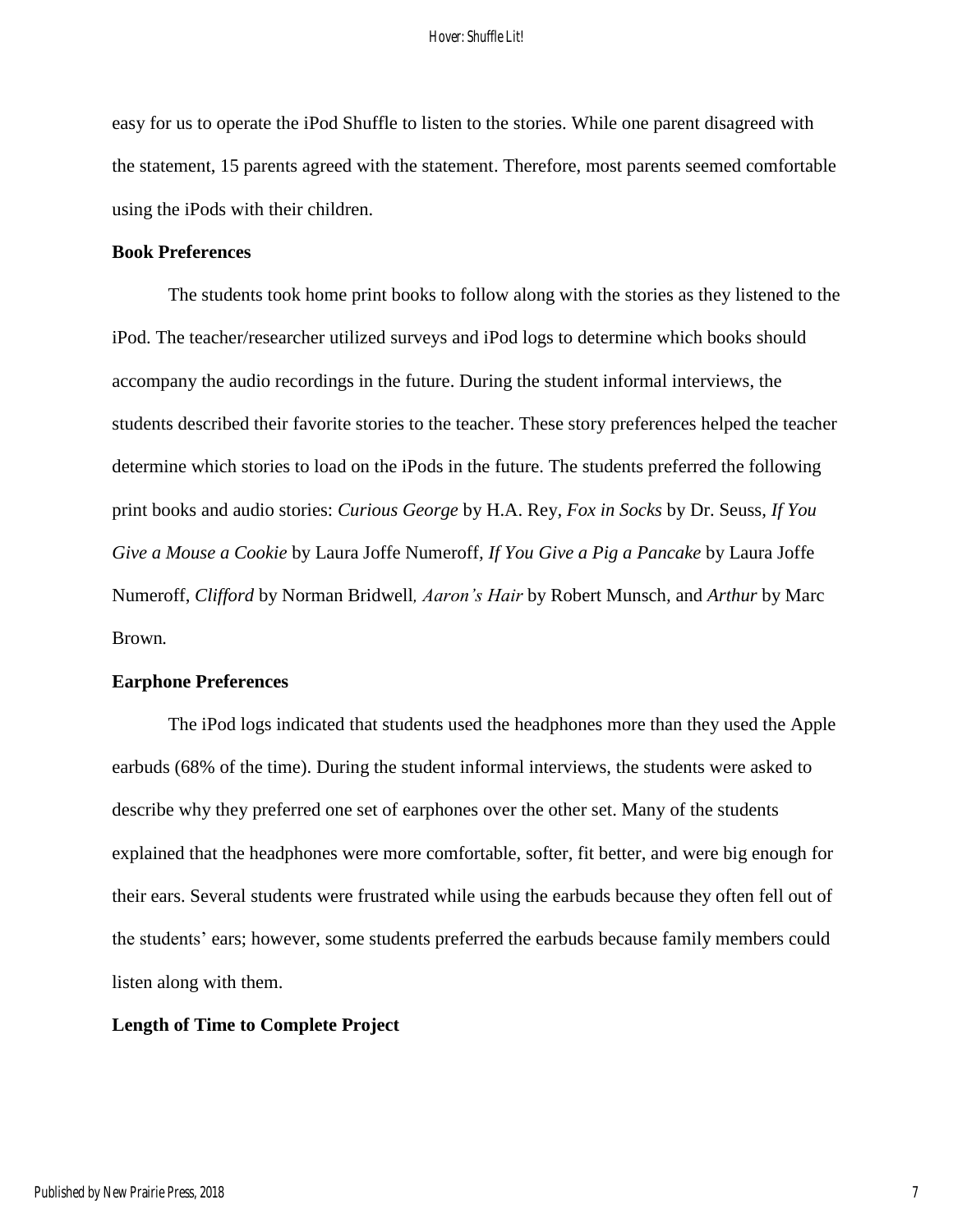The parents were surveyed to determine the appropriate time period that the students needed to complete the Shuffle Lit project. When the parents were asked if one week was long enough to complete the project, 76% of the parents agreed. Some of the parents stated that the students should be given two weeks to complete the project.

## **Convenient Times and Locations to Use the iPods and Books**

On the surveys, the parents were asked to select the most convenient time for the students to use the iPods and books. The responses indicated that 55% of the families preferred to listen/read before dinner, 30% of the families preferred to listen/read before bedtime, and 15% of the families preferred to listen/read on the weekends. The iPod logs required the parents to list the location that their child listened to the stories. Most of the students preferred using the iPods in the living room (63%); however, sometimes the students listened to the iPods in the bedroom  $(21\%)$ , the kitchen  $(10\%)$ , the bonus room  $(3\%)$ , the car  $(2\%)$ , or a friend's house  $(1\%)$ .

#### **Parent and Student Reactions to the Project**

The survey data revealed that 94% of the parents agreed with the following statement: Overall, I feel that the Shuffle Lit project helped to encourage literacy experiences within my home. Most of the parents indicated that their children listened attentively and enjoyed the stories. Many of the students could easily operate the iPod; however, some of students needed help from a family member because they had trouble following along with the books while listening to the stories. A few of the parents indicated that their children laughed and made comments as they listened to the stories and songs. The audio recordings often prompted the children to discuss the books with family members. One student requested that his parents read the book to him again; therefore, the project encouraged additional family bonding and literacy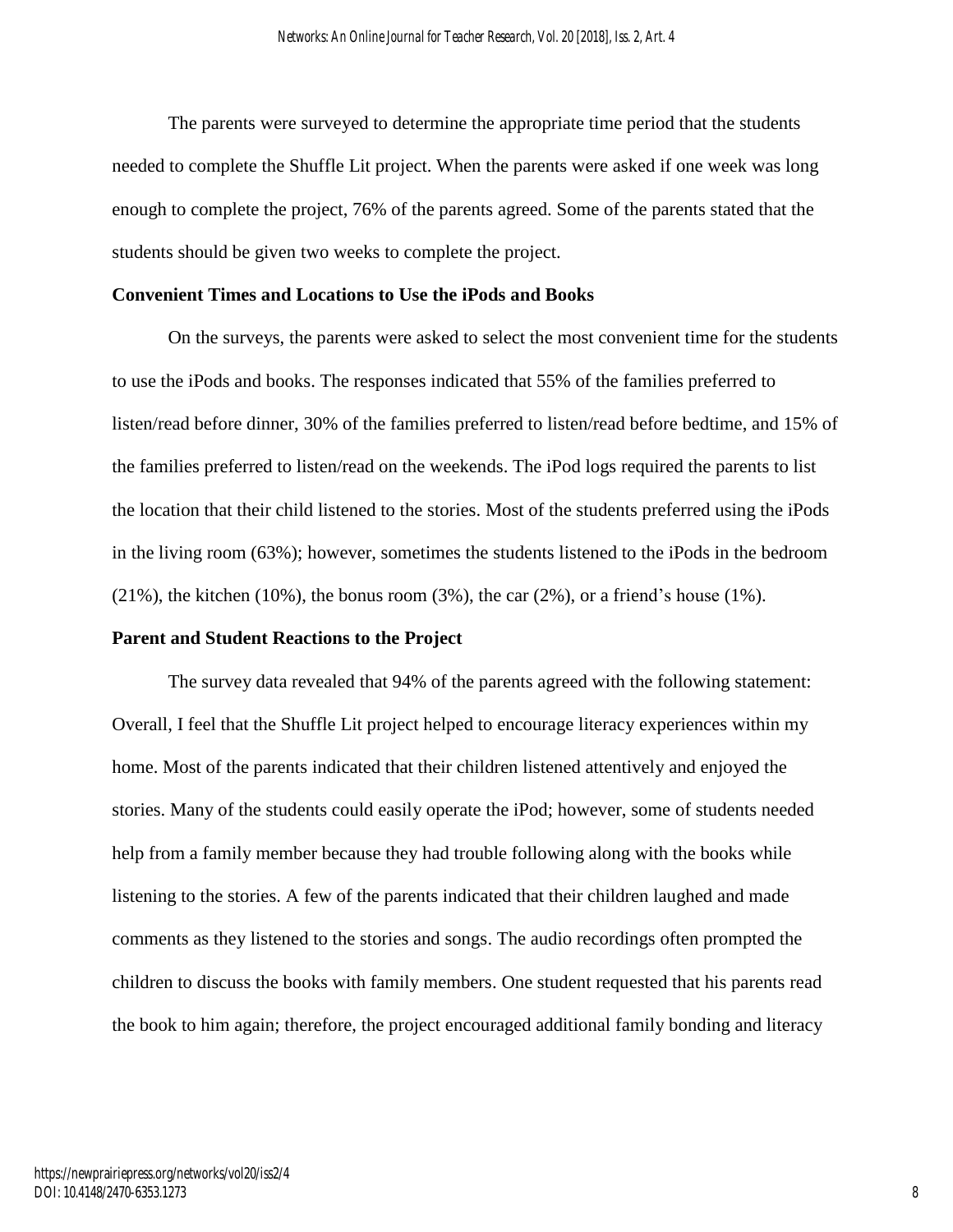experiences. During the student informal interviews, all of the students indicated that they enjoyed listening to the iPods at home.

The pros, cons, and suggestions section of the surveys gleaned some of the best information for improving the iPod project in the future. Table 3 displays information gleaned from the parents' survey responses.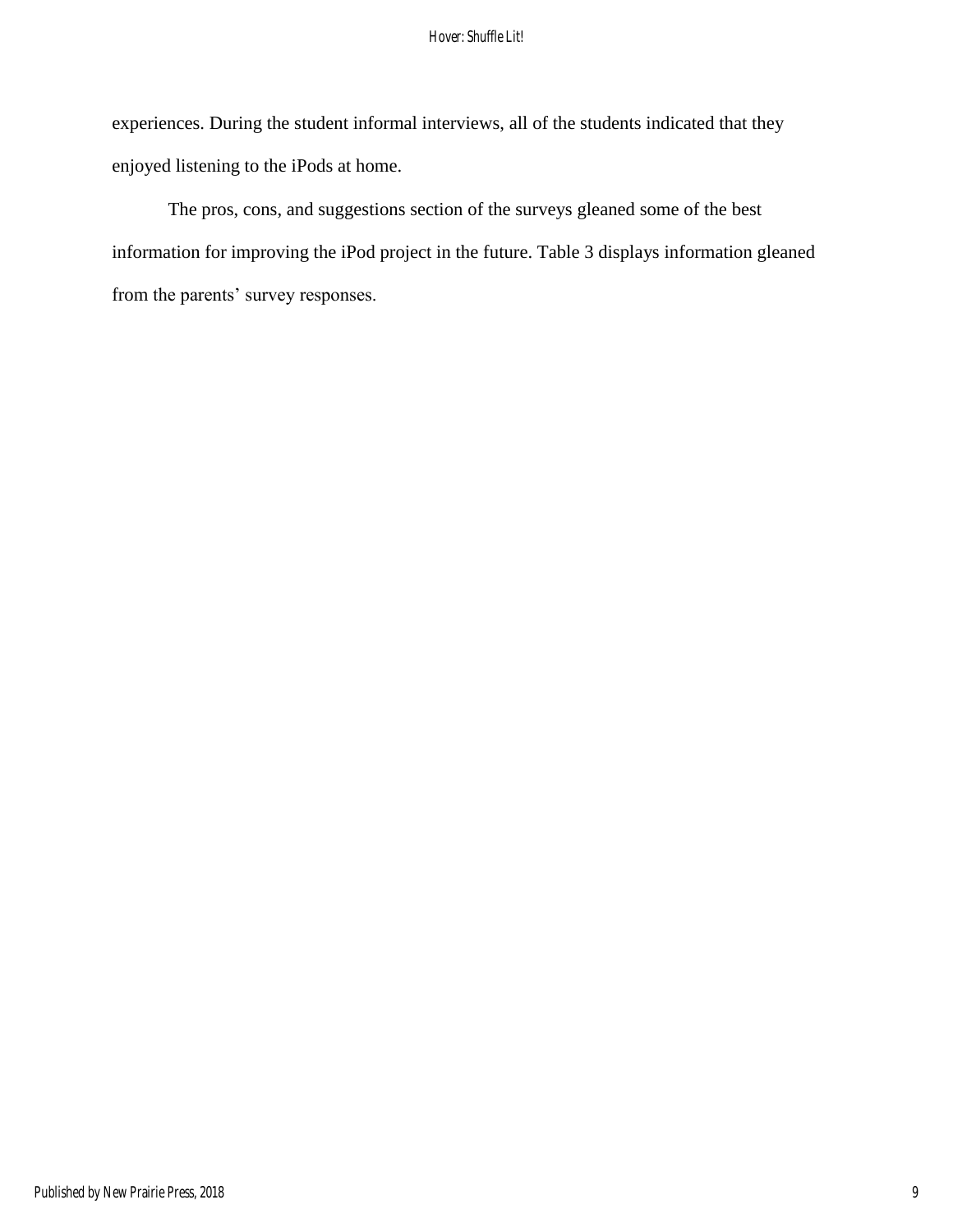| Benefits of the Project (Pros)                                  | Problems with the Project (Cons)                                                      | <b>Suggestions to Improve</b>                |
|-----------------------------------------------------------------|---------------------------------------------------------------------------------------|----------------------------------------------|
| Improved vocabulary                                             | A few students struggled to listen due to<br>short attention spans                    | Include more books                           |
| Encouraged reading; helped introduce books<br>to children       | Some students could not operate iPods<br>without help                                 | Provide a screen on the<br>iPod              |
| Encouraged imagination                                          | One student took home an empty iPod<br>and the teacher had to reload stories          | Allow more time                              |
| Improved listening skills                                       | Sometimes, it was difficult to determine<br>which stories the students already heard  | Offer various reading<br>levels              |
| Offered a resource for independent work                         | Sometimes, it was hard to match the<br>audio stories to the books                     | Record stories using the<br>same audio level |
| Provided a sense of accomplishment upon<br>completion           | A few of the stories were read really fast;<br>it was hard for the students to follow |                                              |
| Reinforced reading skills learned at school                     | Several students were frustrated with the<br>earbuds                                  |                                              |
| Promoted independence and allowed<br>students to choose stories | Some students needed more time to<br>complete the project (especially ELLs)           |                                              |
| Provided a variety of appropriate, enjoyable<br>stories         | Stories were recorded at different audio<br>levels; adjusted volume before each story |                                              |
| Offered different narrators                                     |                                                                                       |                                              |
| Some students could easily operate the iPods                    |                                                                                       |                                              |
| Music engaged students more                                     |                                                                                       |                                              |
| Exposed students to books they did not have<br>at home          |                                                                                       |                                              |
| Encouraged excitement about reading                             |                                                                                       |                                              |
| Engaged students and helped eliminate                           |                                                                                       |                                              |
| distractions; students were more focused                        |                                                                                       |                                              |
| Provided family bonding time; students                          |                                                                                       |                                              |
| listened with family members using earbuds                      |                                                                                       |                                              |
| Offered cues to aid in learning to read                         |                                                                                       |                                              |
| Helped students to understand stories                           |                                                                                       |                                              |
| through pictures and audio                                      |                                                                                       |                                              |
| Helped students read tricky words                               |                                                                                       |                                              |

#### Table 3: *Pros, Cons, and Suggestions*

## **Conclusions**

Teachers and parents can use this research to support, implement, and/or improve educational techniques that allow students to utilize iPods to learn more effectively. While listening to audio books, the kindergarten students enjoyed following along with the corresponding print books. Therefore, if teachers can provide more books that accompany the iPods, students may be encouraged to listen to more stories. When selecting books and audio for an iPod project, teachers need to include age appropriate materials that are interesting to the students. In this study, students preferred the following stories: *Curious George* by H.A. Rey*,*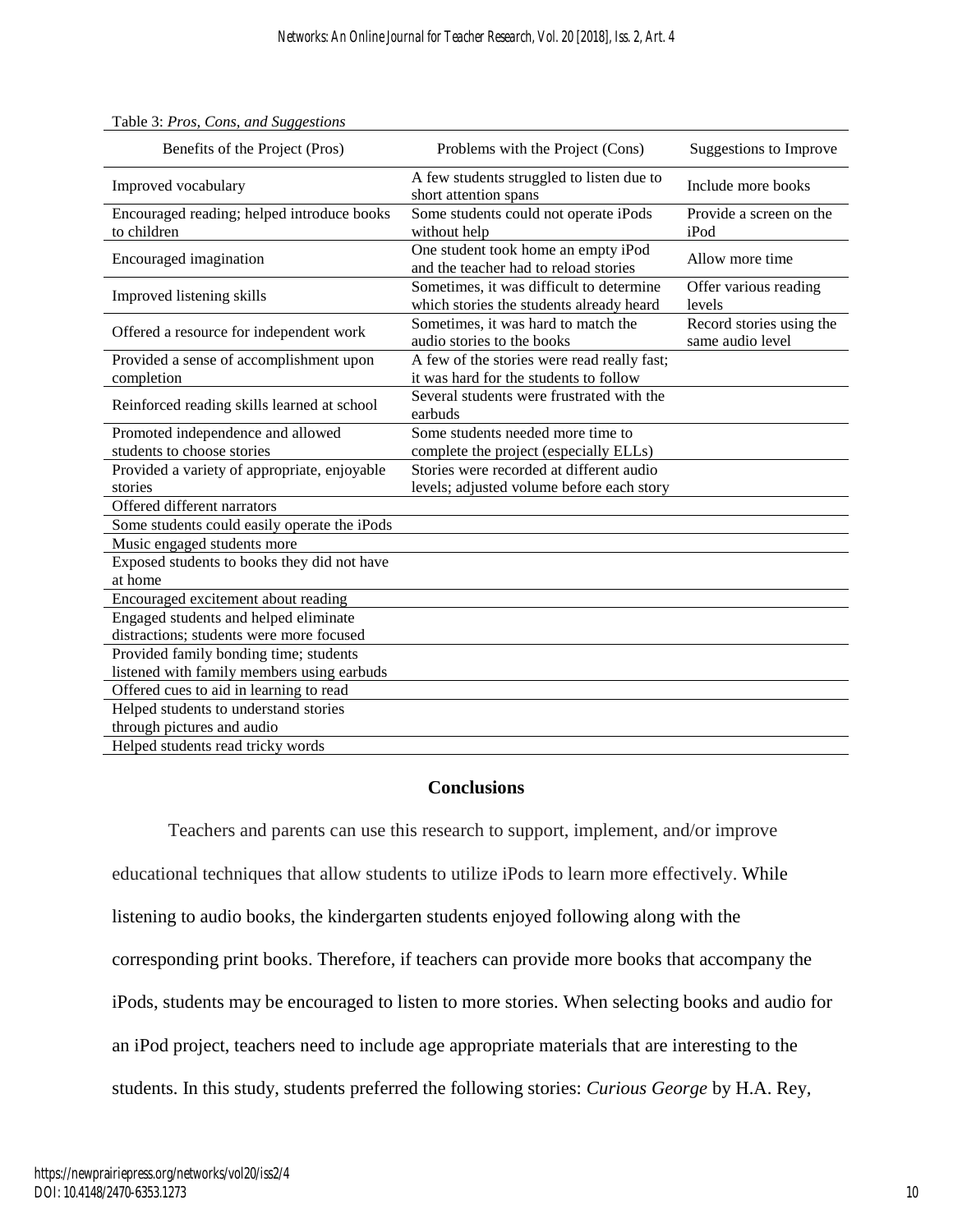*Fox in Socks* by Dr. Seuss*, If You Give a Mouse a Cookie* by Laura Joffe Numeroff*, If You Give a Pig a Pancake* by Laura Joffe Numeroff, *Clifford* by Norman Bridwell*, Aaron's Hair* by Robert Munsch*,* and *Arthur* by Marc Brown. The audio stories that the kindergarten students selected as their favorite stories incorporated dramatic narrative with repetition and rhyming words. The stereo headphones provided more comfort to the students and eliminated some frustration; however, the Apple earbuds allowed the students to share the listening experiences with other family members. Therefore, teachers could provide the students with both types of earphones to ensure project success.

It is imperative for teachers to maintain close communication with the parents of the students to reduce potential problems. Some of the parents indicated that their children needed assistance while trying to determine the order of the stories; however, the inability of the students to operate the iPod helped achieve a more family-centered learning experience. The written instructions and graphics on how to utilize the iPods and related equipment helped the parents and students who were not digital natives. One parent suggested that a screen on the iPod would help her child follow the order of the stories. This project utilized iPod Shuffles that were already purchased and nicer iPods would have required more money that was not necessary to spend at the onset of the project. However, teachers could provide a training course to the students and parents to help them successfully operate the iPods. Some parents explained that the various audio levels of the stories required them to adjust the sound between each story. If teachers are able to gain more money and resources, audio levels can be improved.

A parent of an ELL suggested that leveled reading books be provided for the students who have a difficult time understanding the English language. Teachers could provide all students with leveled reading books from the school's adopted reading series. Students could

11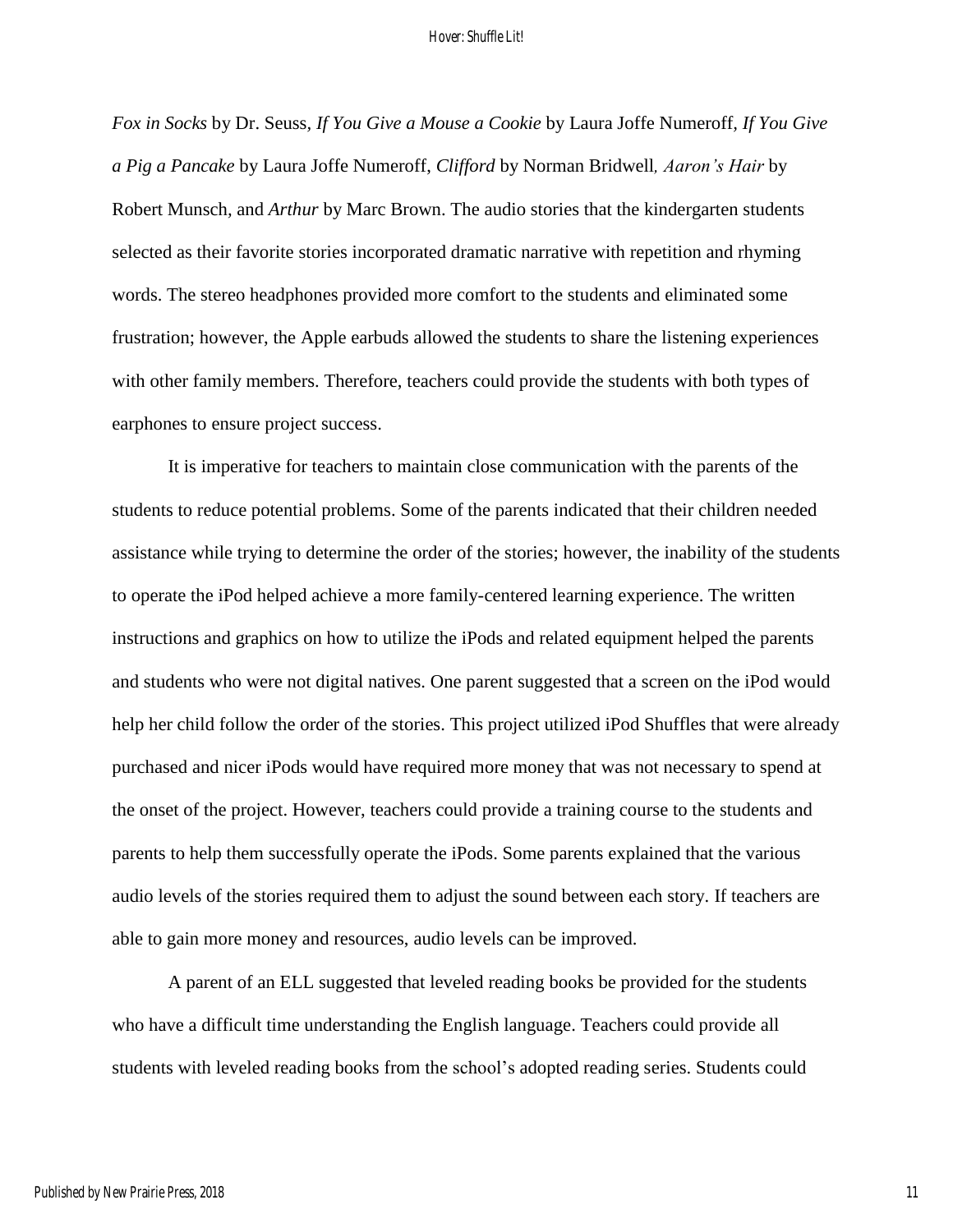listen to the pronunciation of words and match auditory words to visual words. In addition, teachers could load iPods with stories in other languages and translations in English.

Many of the parents indicated that one week was not long enough to complete the Shuffle Lit project; therefore, students should be given at least two weeks to complete the project. Teachers may have to provide the parents with reminders to prevent the project materials from getting misplaced or damaged during this extended time period. Since many of the students listened to the iPods more during the week than on the weekends, teachers may choose to collect the project materials each Friday and send them back home each Monday to maintain the materials and recharge the iPods.

## **Implications for Future Research**

**Future research is needed to determine the reading/listening preferences of older students. In addition, researchers could track how students' reading/listening preferences change as they get older. Then, student preferences could be used to determine the books, audio stories, and technology to include in home literacy kits.**

## **Implications for Teachers and Parents**

The Shuffle Lit iPod project provided unique learning experiences that bridged the learning gap between home and school while encouraging literacy experiences at home. Through the iPod project, parents were provided with a way to reinforce literacy skills taught in the classroom while spending quality time with their children. Teachers can utilize iPods as instructional tools to engage and motivate students, increase attention spans, improve listening skills, broaden vocabulary, and expose students to new literature at home and school; therefore, teachers should consider incorporating an iPod project into their teaching plans. The Shuffle Lit iPod project provides teachers with a creative way to engage students in meaningful learning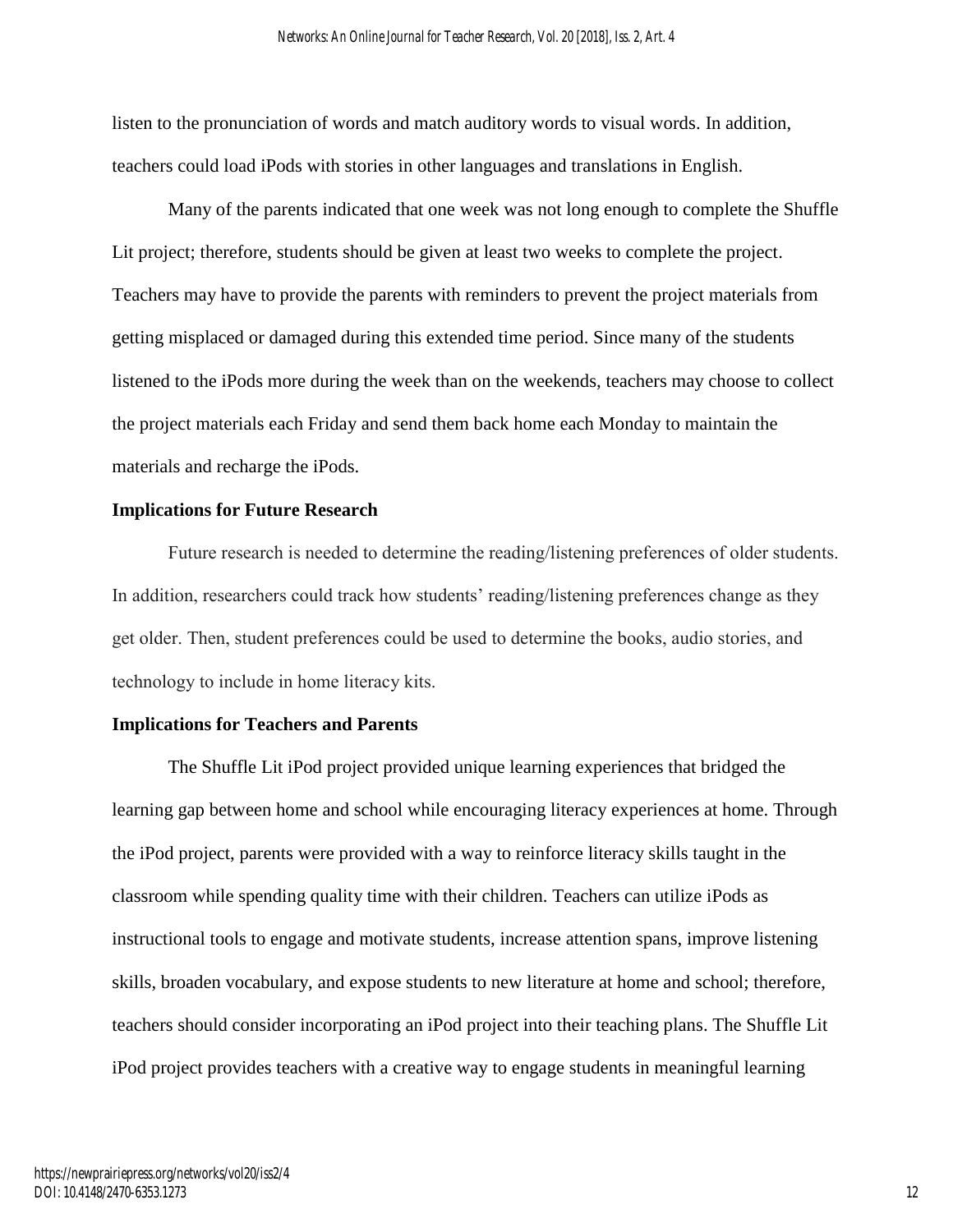experiences; however, with an increasing demand to strengthen education and an ever-changing world of new technology, the possibilities and ways to improve learning are endless!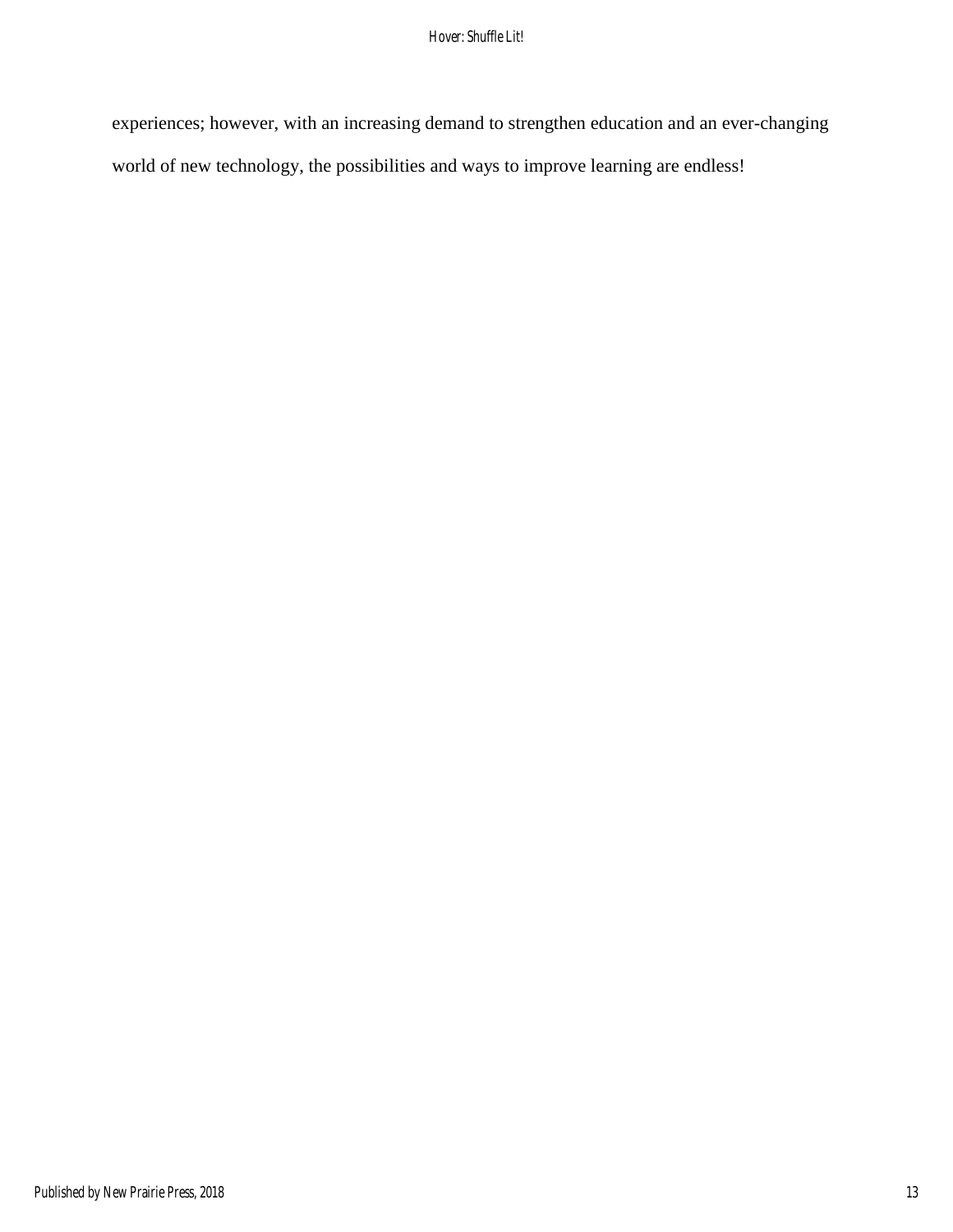## **References**

- Boeglin-Quintana, B., & Donovan, L. (2013). Storytime using iPods: Using technology to reach all learners. *Techtrends: Linking Research & Practice To Improve Learning*, *57*(6), 49. doi:10.1007/s11528-013-0701-x
- Deloitte. (2016). *2016 digital education survey.* Retrieved from

[https://www2.deloitte.com/content/dam/Deloitte/us/Documents/technology-media](https://www2.deloitte.com/content/dam/Deloitte/us/Documents/technology-media-telecommunications/us-tmt-digital-education-survey.pdf)[telecommunications/us-tmt-digital-education-survey.pdf](https://www2.deloitte.com/content/dam/Deloitte/us/Documents/technology-media-telecommunications/us-tmt-digital-education-survey.pdf)

- Gisler, P., & Eberts, M. (*n.d*.). Benefits of reading aloud. *Family Education.* Retrieved from [http://school.familyeducation.com](http://school.familyeducation.com/)
- Hutton, J. S., Horowitz-Kraus, T., Mendelsohn, A. L., DeWitt, T., & Holland, S. K. (2015). Home reading environment and brain activation in preschool children listening to stories. *Pediatrics, 136* (3), 466-478. Retrieved from

<http://pediatrics.aappublications.org/content/pediatrics/136/3/466.full.pdf>

- Kervin, L., & Vardy, J. (2007). Look who's talking: Incorporating IPODS in the classroom. *Screen Education, 48,* 58-64.
- Liu, M., Navarrete, C. C., & Wivagg, J. (2014). Potentials of mobile technology for K-12 education. *Educational Technology & Society*, *17* (2), 115-126.
- Maykut, P., & Morehouse, R. (1994). *Beginning qualitative research: A philosophic and practical guide.* Washington, D.C.: Falmer Press.
- Pasnik, S. (2006). *IPod in education: The potential for teaching and learning.* Retrieved from [http://www.tcdsb.org](http://www.tcdsb.org/)
- Patten, K., & Craig, D. V. (2006). E-literacy and literacy: IPods, popular culture and language learning. *International Journal of the Book, 2.*